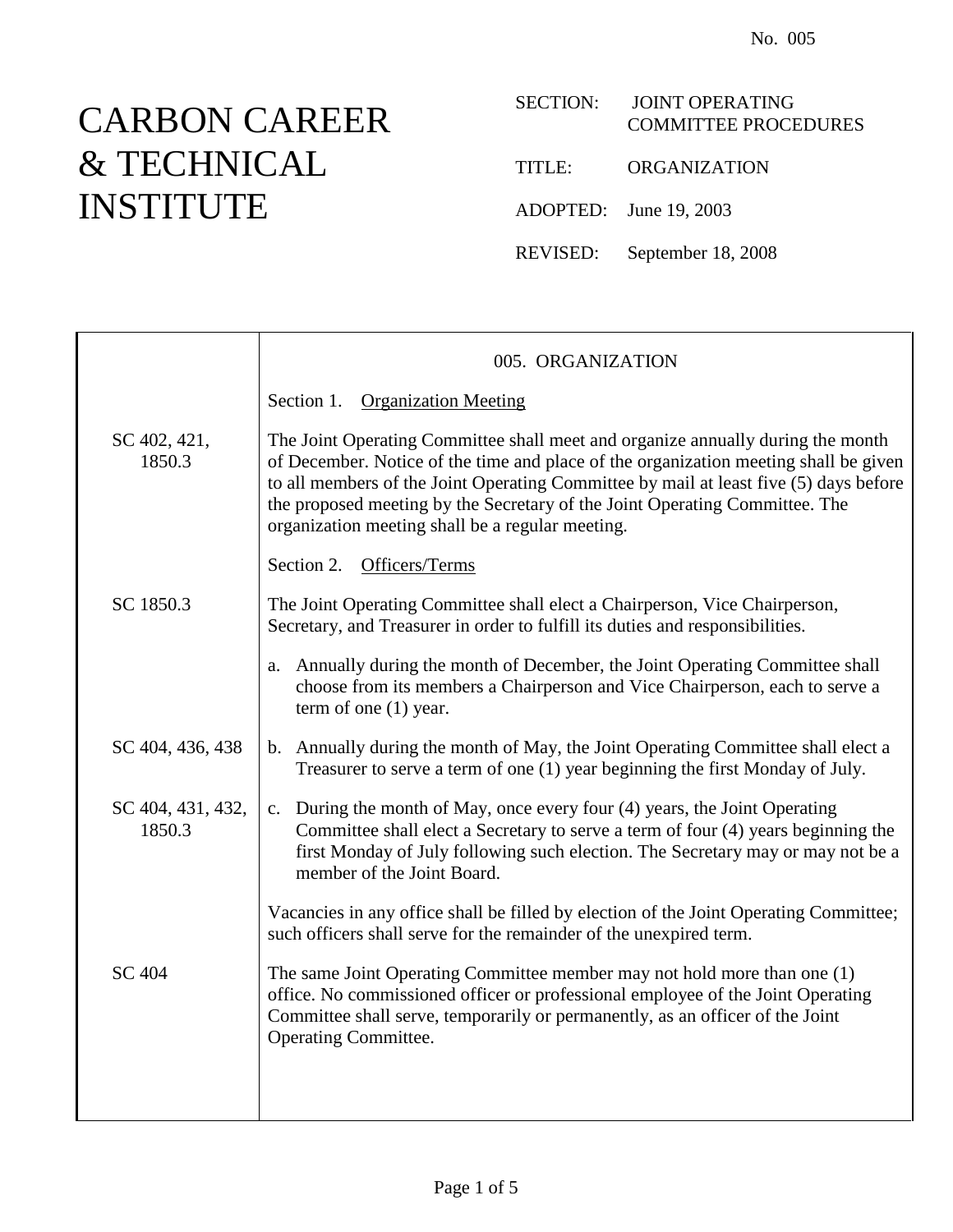| PA Const.<br>Art. VI Sec. 7 | Officers of the Joint Operating Committee serve at the pleasure of the Joint<br>Operating Committee and may be removed from such office by the affirmative vote<br>of a majority of the full number of members.                                       |
|-----------------------------|-------------------------------------------------------------------------------------------------------------------------------------------------------------------------------------------------------------------------------------------------------|
|                             | Section 3.<br>Appointments                                                                                                                                                                                                                            |
|                             | The Joint Operating Committee may make the following appointments:                                                                                                                                                                                    |
| SC 1410                     | School physician(s).<br>a.                                                                                                                                                                                                                            |
| SC 1410                     | b. School dentist $(s)$ .                                                                                                                                                                                                                             |
| SC 324, 406                 | Solicitor.<br>$c_{\cdot}$                                                                                                                                                                                                                             |
| SC 434                      | d. Recording Secretary.                                                                                                                                                                                                                               |
| SC 2401                     | Independent auditor.<br>e.                                                                                                                                                                                                                            |
|                             | f.<br>Superintendent of Record, adhering to the following rotation:<br>Jim Thorpe Area School District<br><b>Weatherly Area School District</b><br>Lehighton Area School District<br>Panther Valley School District<br>Palmerton Area School District |
| SC 1089, 1850.1             | Other appointees the Joint Operating Committee deems necessary.<br>g.                                                                                                                                                                                 |
|                             | The Joint Operating Committee shall define the duties and determine the salaries of<br>each person appointed, in accordance with applicable law.                                                                                                      |
| PA Const.<br>Art. VI Sec. 7 | Appointees serve at the pleasure of the Joint Operating Committee and may be<br>removed from such appointment by the affirmative vote of a majority of the full<br>number of members.                                                                 |
|                             | Section 4.<br>Duties                                                                                                                                                                                                                                  |
|                             | <b>Chairperson/Vice Chairperson</b>                                                                                                                                                                                                                   |
|                             | This Chairperson shall serve as the executive officer of the Joint Operating<br>Committee. The Chairperson shall be responsible for the conduct of the scheduled<br>regular and special meetings.                                                     |
|                             | In the absence of the Chairperson, the Vice Chairperson shall serve as the presiding<br>officer over all meetings and perform such other duties as designated for the<br>Chairperson.                                                                 |
|                             |                                                                                                                                                                                                                                                       |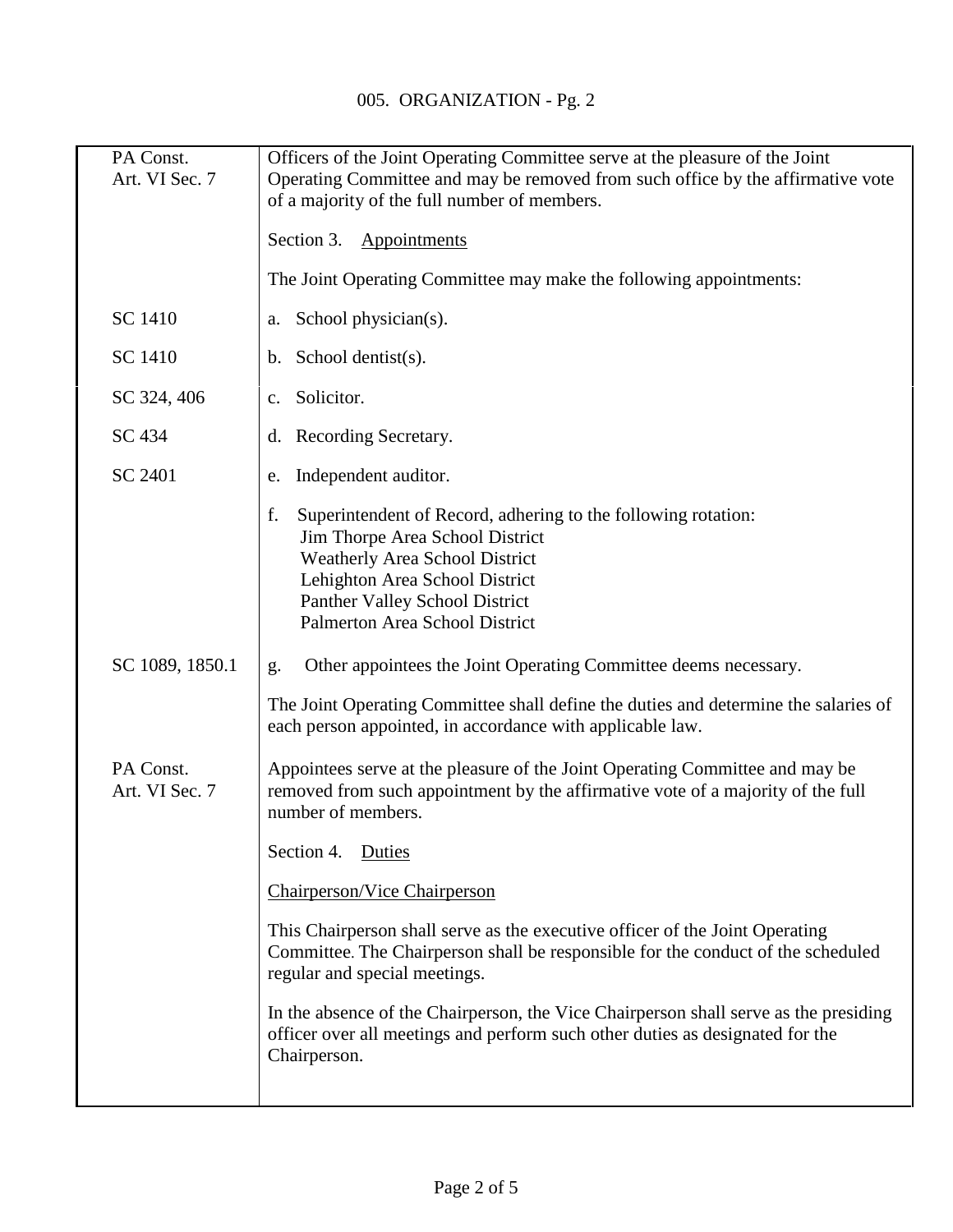| Both the Chairperson and the Vice Chairperson shall assume their duties<br>immediately after their election at the re-organizational meeting held annually in<br>December.                                                                         |
|----------------------------------------------------------------------------------------------------------------------------------------------------------------------------------------------------------------------------------------------------|
| Treasurer                                                                                                                                                                                                                                          |
| The Treasurer shall be elected for a one-year term, during the month of May. Term<br>of office to begin the first Monday of July.                                                                                                                  |
| The Treasurer shall present reports as needed to the Joint Operating Committee, the<br>Superintendent of Record, and the Administrative Director of the Carbon Career &<br>Technical Institute.                                                    |
| Secretary                                                                                                                                                                                                                                          |
| The Secretary shall be elected for a four-year term, during the month of May in<br>every fourth year. Term of office to begin the first Monday of July following such<br>election.                                                                 |
| The Secretary shall keep a correct and proper record of all the proceedings of the<br>Joint Operating Committee and shall prepare such reports and keep such accounts as<br>are required by the Joint Operating Committee.                         |
| The Secretary shall be the custodian of all the records, papers, office property, and<br>official seal of the school.                                                                                                                              |
| The Secretary shall maintain a calendar of meetings and discussion of topics as<br>prepared by the Administrative Director and/or Joint Operating Committee.                                                                                       |
| Solicitor                                                                                                                                                                                                                                          |
| The Solicitor shall advise and furnish the Administrative Director and the Joint<br>Operating Committee legal opinions, verbally and in writing as directed, on matters<br>and questions of law including interpretations of old and new statutes. |
| Auditor                                                                                                                                                                                                                                            |
| The Auditor shall examine the balance sheet of the school at the close of its fiscal<br>year and the related statements of transactions in the various funds for the fiscal year<br>then ended.                                                    |
| The Auditor shall prepare such financial statements for publication as may be<br>required by law.                                                                                                                                                  |
|                                                                                                                                                                                                                                                    |
|                                                                                                                                                                                                                                                    |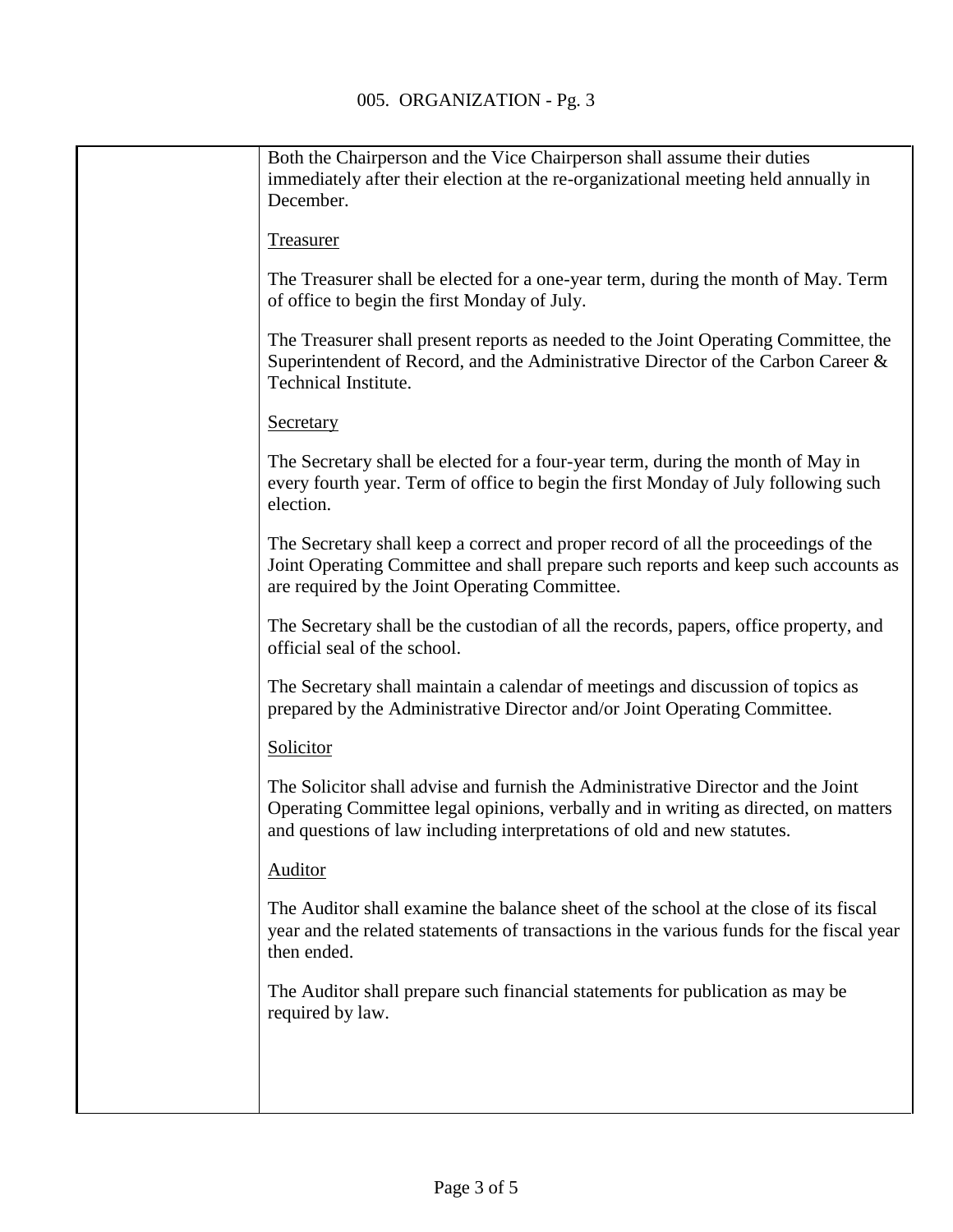## 005. ORGANIZATION - Pg. 4

|                                        | Section 5.<br>Resolutions                                                                                                                                                                                                                                                                                                                                                                                                                                                                                                                                                                                                                                                                                                                                                                   |
|----------------------------------------|---------------------------------------------------------------------------------------------------------------------------------------------------------------------------------------------------------------------------------------------------------------------------------------------------------------------------------------------------------------------------------------------------------------------------------------------------------------------------------------------------------------------------------------------------------------------------------------------------------------------------------------------------------------------------------------------------------------------------------------------------------------------------------------------|
|                                        | The Joint Operating Committee may at the organization meeting, but shall prior to                                                                                                                                                                                                                                                                                                                                                                                                                                                                                                                                                                                                                                                                                                           |
|                                        | July 1 next following, designate:                                                                                                                                                                                                                                                                                                                                                                                                                                                                                                                                                                                                                                                                                                                                                           |
| SC 621                                 | a. Depositories for school funds.                                                                                                                                                                                                                                                                                                                                                                                                                                                                                                                                                                                                                                                                                                                                                           |
| SC 106                                 | b. Newspaper(s) of general circulation, as defined in law.                                                                                                                                                                                                                                                                                                                                                                                                                                                                                                                                                                                                                                                                                                                                  |
| SC 421                                 | c. Normal day, place and time for regular meetings.                                                                                                                                                                                                                                                                                                                                                                                                                                                                                                                                                                                                                                                                                                                                         |
|                                        | d. Normal day, place and time for open committee meetings.<br>Section 6. Committees                                                                                                                                                                                                                                                                                                                                                                                                                                                                                                                                                                                                                                                                                                         |
|                                        | Committees shall, when specifically charged to do so by the Joint Operating<br>Committee, conduct studies, make recommendations and act in an advisory capacity,<br>but shall not take action on behalf of the Joint Operating Committee.                                                                                                                                                                                                                                                                                                                                                                                                                                                                                                                                                   |
|                                        | Ad hoc committees may be created, charged, and assigned a fixed termination date,<br>which may be extended from time to time by the Chairperson.                                                                                                                                                                                                                                                                                                                                                                                                                                                                                                                                                                                                                                            |
|                                        | Section 7. Local Advisory Committee                                                                                                                                                                                                                                                                                                                                                                                                                                                                                                                                                                                                                                                                                                                                                         |
| Title 22<br>Sec. 4.33<br>SC 1808, 1842 | A Local Advisory Committee shall be appointed as required by law. This committee<br>shall be composed of representatives of local trades, industry, business, the<br>professions and research and education agencies.                                                                                                                                                                                                                                                                                                                                                                                                                                                                                                                                                                       |
|                                        | The Local Advisory Committee shall advise on such matters as the need for a<br>curriculum, labor and management coordination, business and industrial<br>requirements, or selection of personnel. The Local Advisory Committee shall also<br>establish responsibilities for the Occupational Advisory Committee and review their<br>recommendations, which may effect the operation of the school as a whole.<br>Chairpersons of Occupational Advisory Committees may be appointed to the Local<br>Advisory Committee.                                                                                                                                                                                                                                                                      |
|                                        | Section 8.<br><b>Professional Advisory Committee</b>                                                                                                                                                                                                                                                                                                                                                                                                                                                                                                                                                                                                                                                                                                                                        |
| Title 22<br>Sec. 4.33<br>Pol. 100      | The Professional Advisory Committee to the Administrative Director shall be<br>composed of the chief administrative officer of each member school district, or<br>his/her designated representative. Committee duties shall include, but not limited to,<br>aspects of cooperation with school districts within the attendance area for the<br>purpose of making recommendations to the Joint Operating Committee and to the<br>school districts in order that the total educational program may be fully realized. The<br>Professional Advisory Committee shall review the following with the Administrative<br>Director for the purpose of endorsement: major changes in curriculum, job positions,<br>current polices, preliminary draft of the school budget and any satellite budgets, |